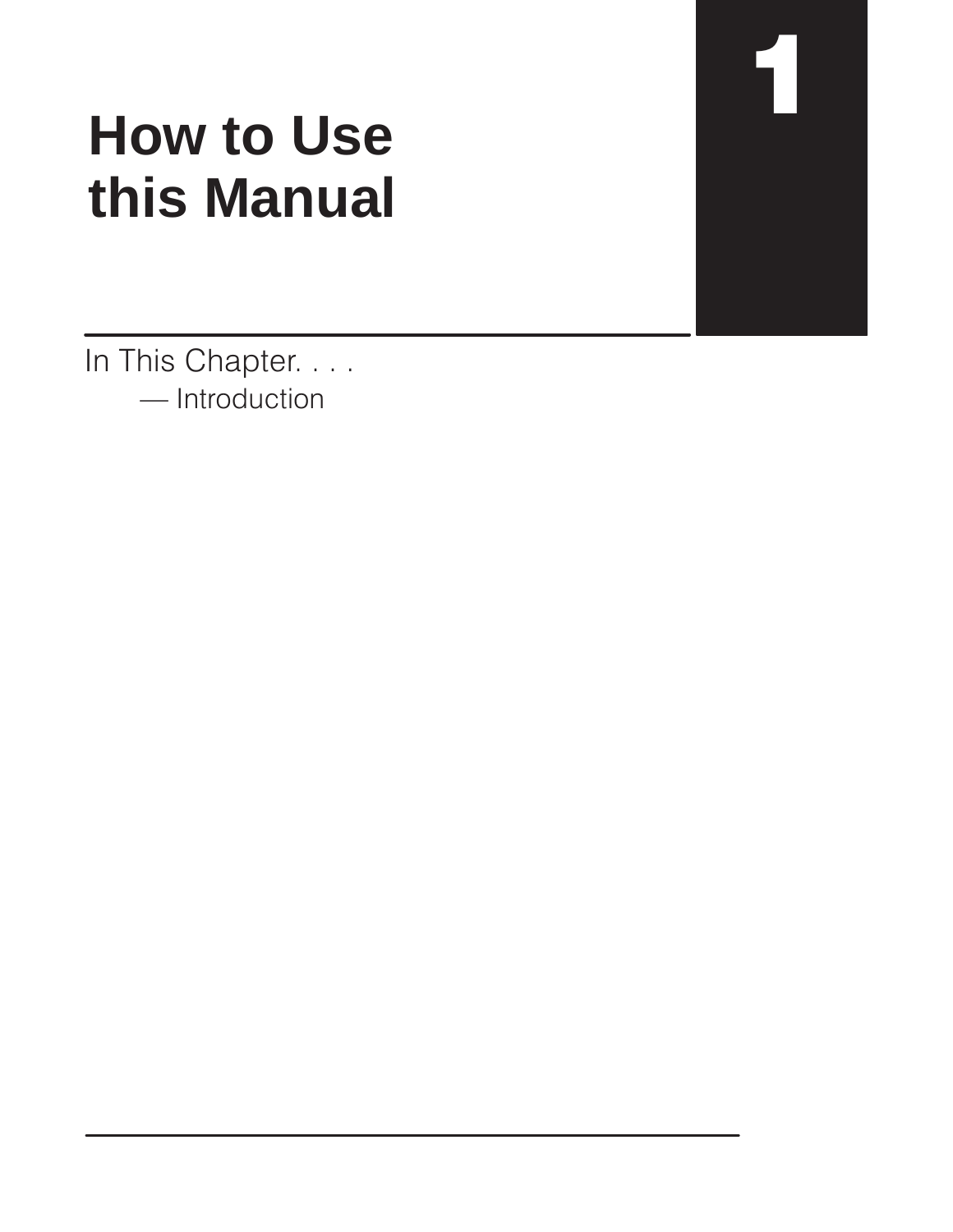## **Introduction**

**The purpose of this** The purpose of our manual is simple. We want to make it easy get your *Direct*NET network up and running as soon as possible. Since we understand your time is money, our goal is to keep the documentation simple and concise. **manual**

> This manual focuses on the details of the **Direct**NET network. The manual provides a general overview of **Direct**NET along with an explanation of all the steps required to implement a network.

> Since we constantly try to improve our product line, we occasionally issue addenda documenting new features and changes to the products. If there are addenda included with this manual, please read through them to see which areas of the manual or product are affected.

- If you understand data networks this manual will provide all the information you need to get and keep your network up and running. We will use examples and explanations from time to time to clarify our meaning and perhaps help you brush up on specific features used in **Direct**NET communications. This manual is not intended to be a generic network training manual, but rather a user reference manual for **Direct**NET. **Who should read this manual**
- If you are in a hurry and already understand the basics of master / slave networks, use the chart on the next page and proceed on to the chapter that pertains to your needs. Be sure to keep this manual handy for reference when you run into questions. If you are new to networking, we suggest starting at Chapter 2, so you can understand the wide variety of network components and configurations available with **Direct**NET. We believe you will be pleasantly surprised with how much can be accomplished with **Direct**NET. **Where to begin**

**1–2**